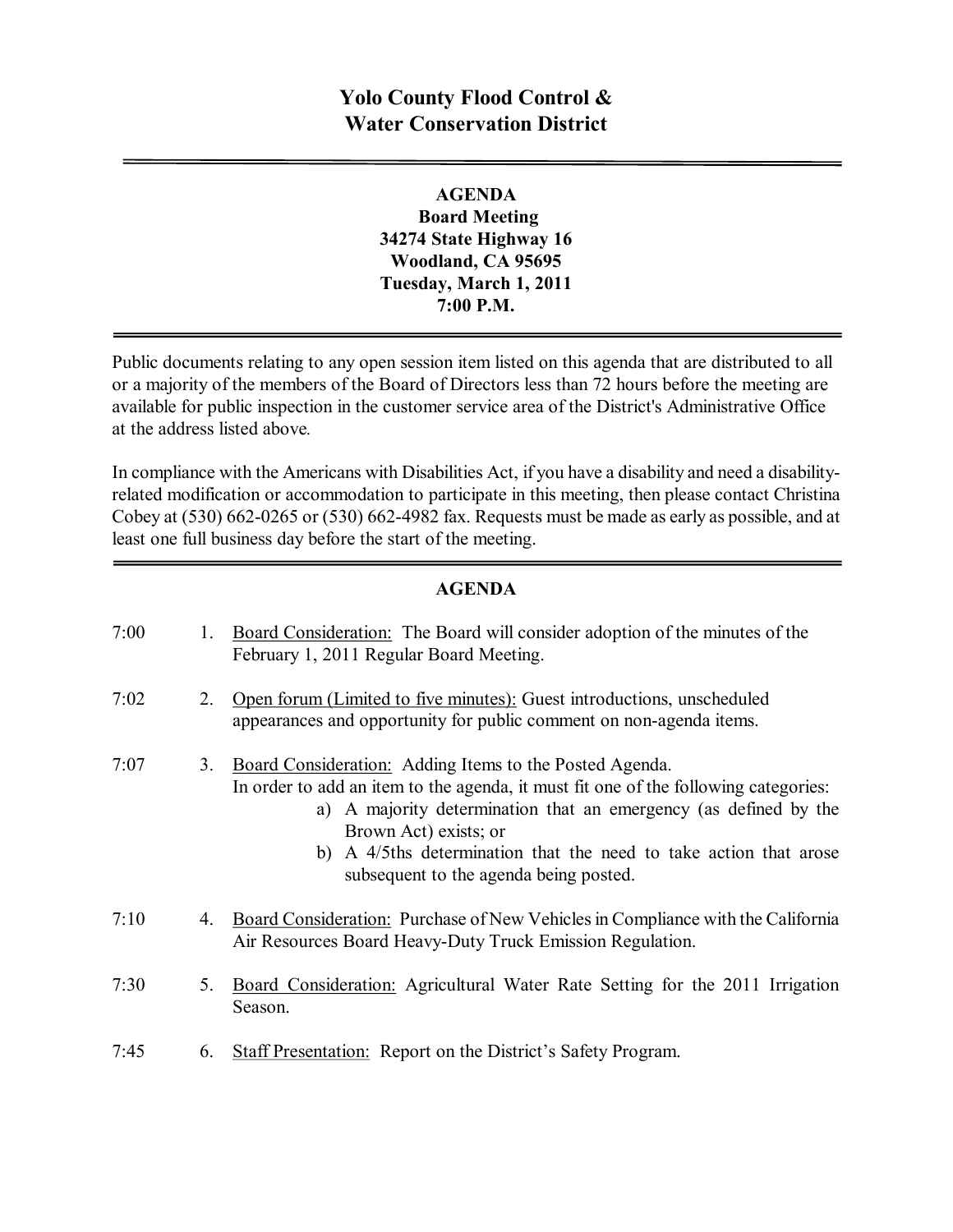- 8:10 7. Directors' Reports: Each member of the Board will have the opportunity to report on meetings and conferences attended during the prior month on behalf of the District.
- 8:15 8. Attorney's Report: The District's attorney will report on the following: a) Current legal and legislative activities.
- 8:25 9. General Manager's Report: The Board will receive a report from the General Manager or designated representatives regarding current general activities and projects of the District.
	- a) General Activities
	- b) Operations, Maintenance and Water Conditions
- 8:35 10. General Discussion: Opportunity for Board members to ask questions for clarification, provide information to staff, request staff to report back on a matter, or direct staff to place a matter on a subsequent agenda.
- 8:40 11. Board Consideration: The Board will consider the approval and the payments of bills.
- 8:45 12. Closed Session:
	- a) Conference with real property negotiator involving APN 025-010-018, and CCF V, Inc. Instructions to the negotiator may include price, terms of payment, or both. (See Government Code sections 54954.5(b) and 54956.8.); and
	- b) Conference with real property negotiator involving APN 050-010-010. Instructions to the negotiator may include price, terms of payment, or both. (See Government Code sections 54954.5(b) and 54956.8; and
- 8:58 13. Closed Session Report Report action and vote, if any, taken in Closed Session
- 9:00 14. Adjourn

The public may address the Board concerning an agenda item either before or during the Board's consideration of that agenda item. Public comment on items within the Board's jurisdiction is welcome, subject to reasonable time limits for each speaker. Upon request, agenda items may be moved up to accommodate those in attendance wishing to address that item. Times listed for consideration of agenda items are approximate only. The Board may consider any agenda item at any time during the Board meeting.

I declare that the foregoing agenda was posted at the office of the Yolo County Flood Control and Water Conservation District, 34274 State Highway 16, Woodland, CA on February 25, 2011.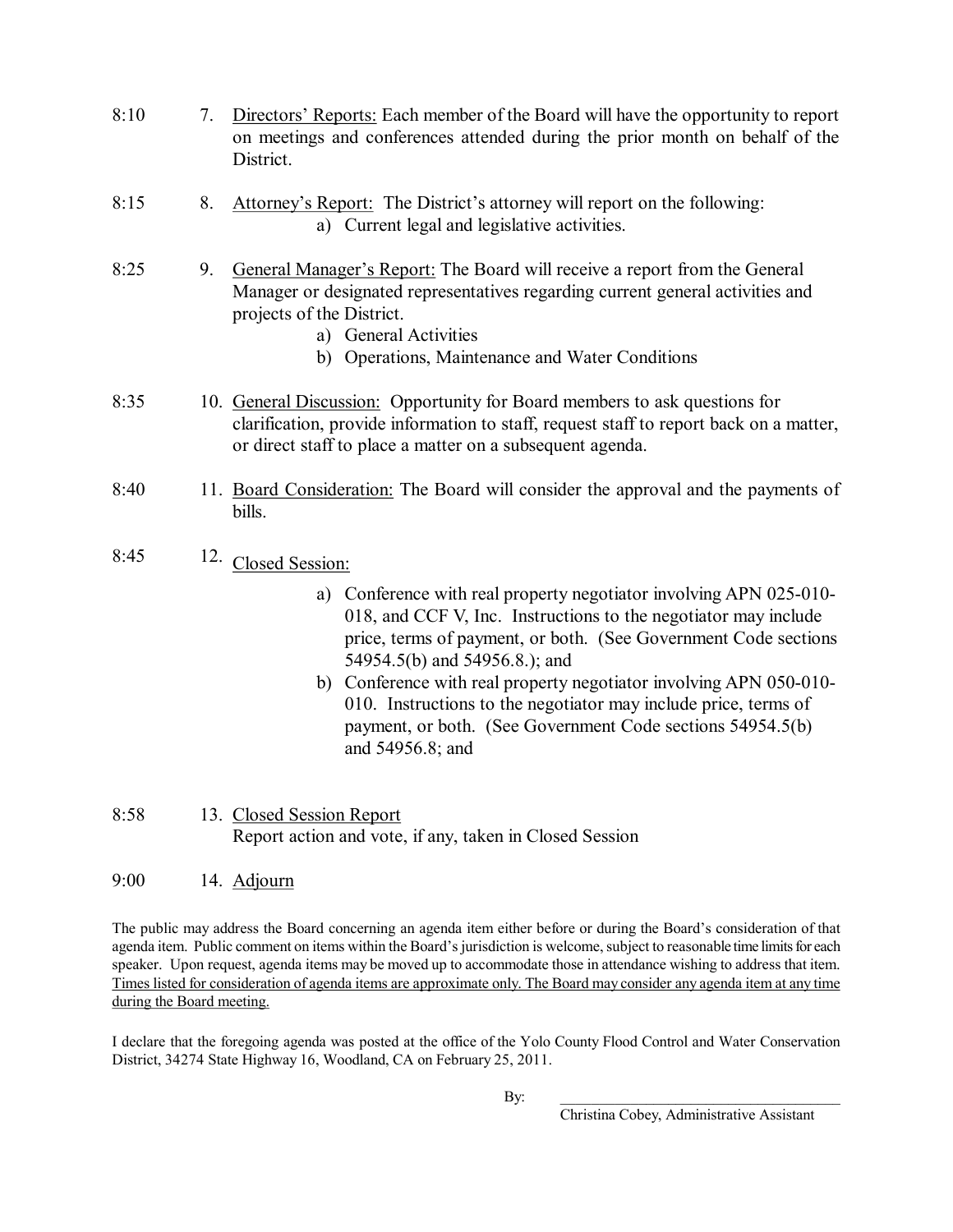

**FLOOD CONTROL & WATER CONSERVATION DISTRICT** 

## **BOARD MEETING MINUTES Tuesday, March 1, 2011, 7:00 PM**

**YCFCWCD Offices 34274 State Highway 16 Woodland, CA 95695**

The regular meeting of the Board of Directors of the Yolo County Flood Control and Water Conservation District was held at 7:00 p.m. on March 1, 2011, at itsregular place of business, 34274 State Highway 16, Woodland, California. Chair Rominger convened the meeting. In attendance were:

District Board Bruce Rominger, Chair Jim Mayer, Vice Chair Ann Brice Ron Tadlock Erik Vink

District Staff Tim O'Halloran, General Manager Christy Barton, Assistant General Manager Fran Borcalli, floodSAFE Yolo Program Manager Anthony Lopez, Facilities Supervisor Jen Reed, Project Manager Max Stevenson, Water Resources Associate Paul Bartkiewicz, Legal Counsel

Members of the Public Duane Chamberlain Dave Pratt Don Rominger

### **1. BOARD CONSIDERATION: Approval of Minutes**

**M/S/C** approved the minutes of the February 1, 2011 Regular Board Meeting as corrected.

### **2. OPEN FORUM**

None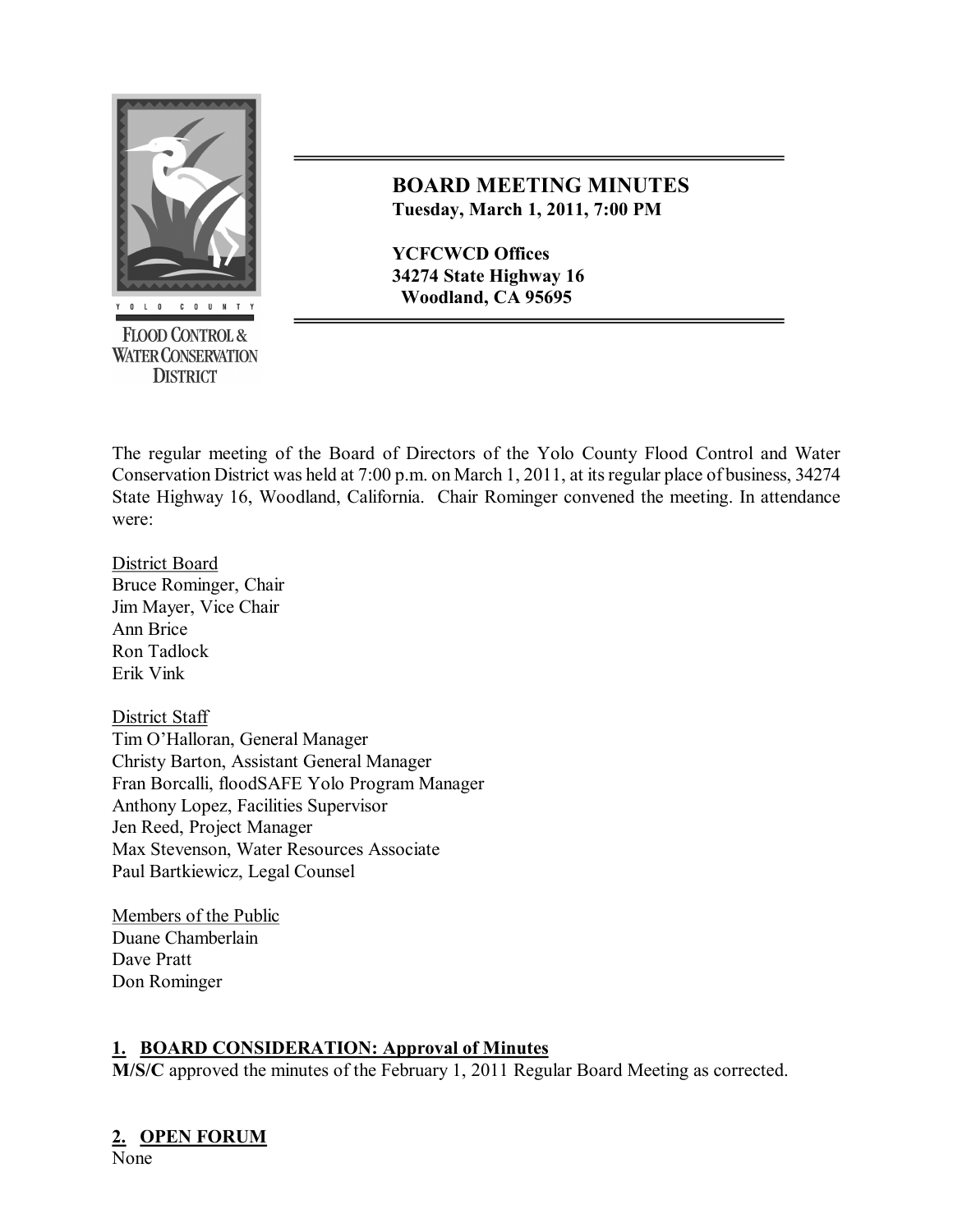# **3. BOARD CONSIDERATION: Adding Items to the Posted Agenda** None

### **4. BOARD CONSIDERATION: Purchase of New Vehiclesin Compliance with the California Air Resources Board Heavy-Duty Truck Emission Regulations**

Facilities Supervisor Lopez reported that this item is a follow-up to his December presentation to the Board regarding California Air Resources Board (CARB) regulations and three District trucks. At that meeting Lopez was instructed to do further research regarding potential changes in the CARB regulations and possible funding sources.

Lopez confirmed that CARB had adopted changes to the regulations. Lopez confirmed that he had contacted CARB staff, who had confirmed that the regulations related to the District had not changed. California agencies are held to a higher standard than federal agencies or the general public.

Lopez reported that he had also checked with the Yolo/Solano Air Quality District (Air Quality) regarding potential funding sources. Air Quality staff checked on potential funding sources internally and through the State. Lopez was told that due to the low number of miles being driven on the District's three trucks of concern, a District application for funds would be ranked very low in priority for funding assistance. Air Quality has \$68,000 available for all of Yolo County. For any potential State funding, such asthrough CARB, funding assistance to the District would be a low prioritygiven the limited use of the three trucks that are not in compliance with the new regulations.

Supervisor Chamberlain suggested the District apply for the Air Quality funding as it receives additional funding from license registrations and may have more funding available in the future.

Lopez reviewed the options of retrofitting the trucks per the regulations or changing out the engines to comply. The known retrofits have become maintenance problems, the cost for new engines are running at least \$75,000, and older trucks that are in compliance are in high demand and becoming very costly when compared to the cost and benefits of a new truck.

General Manager O'Halloran confirmed that he had met with appropriate staff to discuss the District's needs. Staff believes the District can get by with replacing the two trucks and limiting the annual mileage on the third truck to comply with the regulations.

Director Mayer suggested O'Halloran check with Senator Wolk's office to ascertain the appropriate State representative to contact regarding the potential for regulatory relief through the legislature. He also suggested a potential phasing in of the truck purchases.

**M/S/C** authorized up to \$210,000 for the purchase of two heavy-duty diesel trucks, as proposed.

### **5. BOARD CONSIDERATION: Agricultural Water Rate Setting for 2011 Irrigation Season**

General Manager O'Halloran reviewed the current proposal, which he reported does not include a recommendation regarding the Non-agricultural rates. A recommendation for the Non-agricultural rate will be considered at an upcoming Finance Committee meeting. Given the March 15 deadline for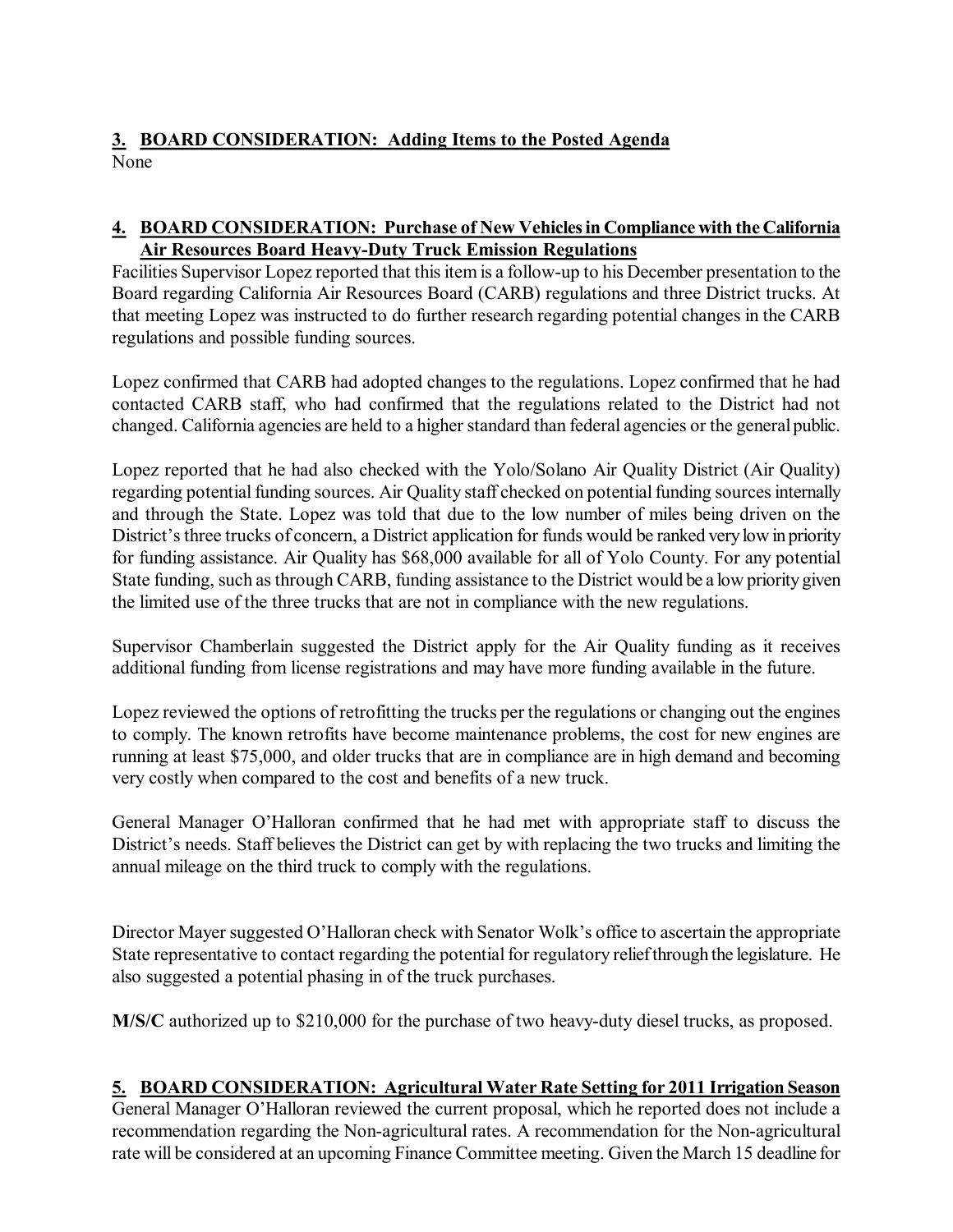agricultural applications and the complex requirements of Prop 218, O'Halloran recommended using the existing rate schedule adopted in 2008 to set the agricultural rates for the 2011 irrigation season. Based on the tier structure in the 2008 schedule, the agricultural rate would be set at \$17.50 per acrefoot.

O'Halloran reported that Assistant General Manager Barton, Water Resources Associate Stevenson, and he had reviewed the water supply information and historical information and have determined that the 2011 irrigation season will be an unallocated year.

O'Halloran reported that although he is recommending using the 2008 schedule, he would like the Finance Committee to consider for next year revising the schedule by adding at least two additional tiers. If that means going through the Prop 218 process, the District would have more than adequate time to complete that process by early 2012.

Director Vink, Chair of the Finance Committee, mentioned that prior discussions had included considering a surcharge for large capital projects such as the Capay Dam Apron Project.

O'Halloran reminded the Board that for the Capay Dam Apron Project that the Board had approved a 20 year loan. Repayment of the loan, approximately \$250,000 per year, will come from the District's depreciation fund account and reduce funds available for Capital projects until the loan is retired.

**M/S/C** affirmed the existing 2008 rate schedule and set the regular agricultural water rate at \$17.50 per acre-foot for the 2011 irrigation season.

### **6. STAFF PRESENTATION: Report on the District's Safety Program**

General Manager O'Halloran reminded the Board that at a prior meeting he had reported that the District was ranked very low in the Workers' Compensation and Property Programs with the ACWA/JPIA. He reported that the District's Safety Committee had reviewed the Workers' Compensation injuries and provided him with a memo and a number of recommendations as provided in the Board's agenda package. O'Halloran, other management staff and allsupervisors had met with the SafetyCommittee to review the memo and the recommendations. O'Halloran noted that with two exceptions, he concurs with the memo and thought the Committee did an excellent job. The itemsthat O'Halloran questioned the Committee about were both related to statements suggesting that the District places a higher value on completing a job than on completing a job safely. The Committee reported that may have been overstated. They thought it represented the way some employees approach their work, not how they are directed to approach their work.

O'Halloran reviewed, commented and concurred with each of the recommended action items within the memo. Regarding the dedicated funding for hazard mitigation, O'Halloran noted many of the District's capital expenses have a safety component attached to them addressing hazards, but that information has not previously been acknowledged or tracked, e.g., improving check structures by adding handrails. Regarding incentives for safety and consequences for disregard of safety, O'Halloran reported he has spoken with other Managers regarding both of these issues and supports the idea. He noted that the Committee also recommended an annualstatusreport to the Board by the Safety Committee. O'Halloran suggested that presentation be calendared, similar to the annual review of the Brown Act provided by District Counsel.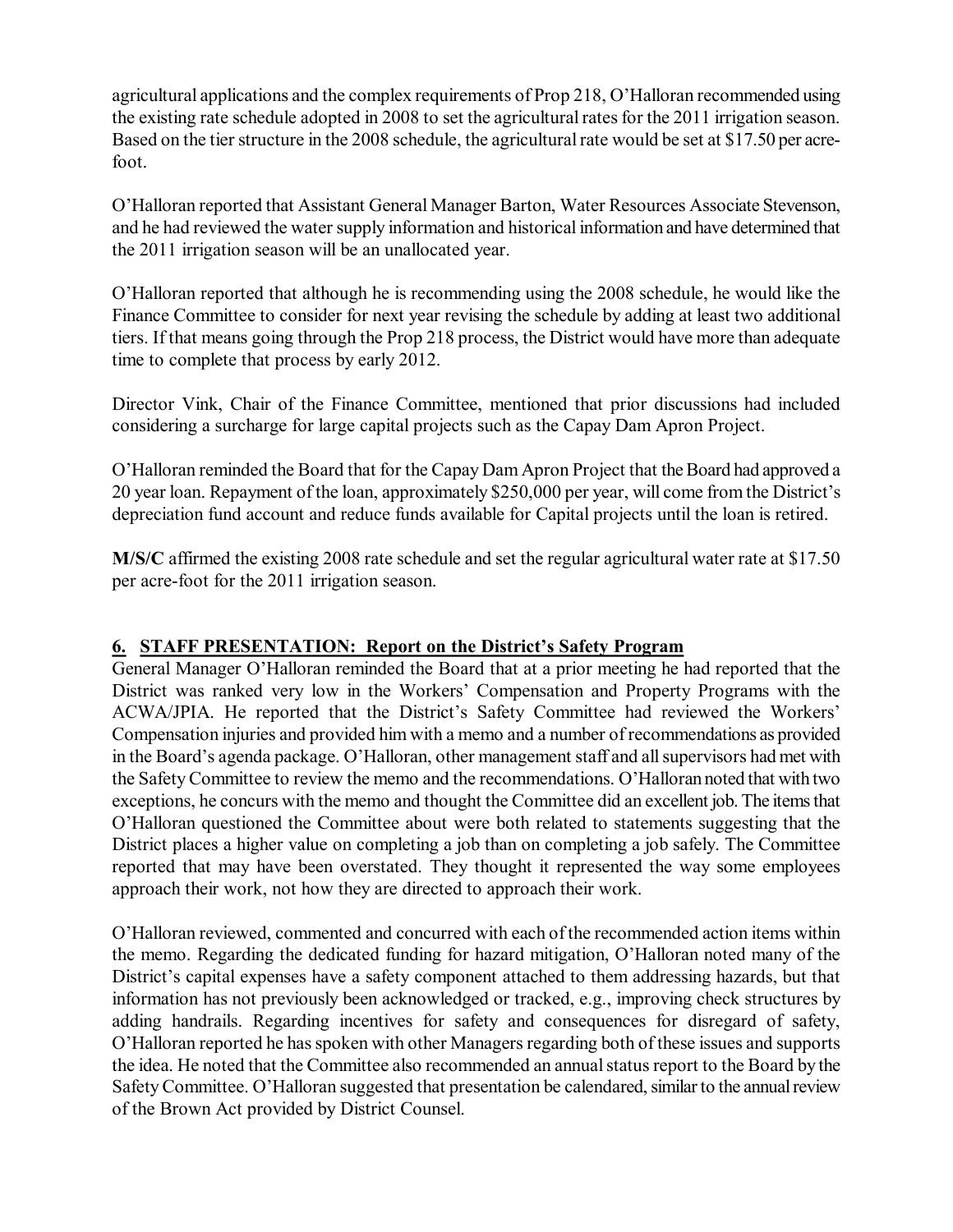The Board impressed upon O'Halloran the need to change the employee's mindset and emphasize safety at work. The Board asked for a report on days of lost work to tie to the data within the Committee's memo and suggested the Committee think about potential incentives. A suggestionwas made to set a goal of becoming one of the top 10% at the ACWA/JPIA within some given timeframe.

O'Halloran reported that the District has been using the ACWA/JPIA to get varioustypes oftraining, but that the training may need to be more focused. He said the Committee is in the process of reviewing the District's Illness and Injury Prevention Plan (IIPP). O'Halloran reported that the Safety Program has to become more interactive to make it more real for the employees, with more interaction between management, the Safety Committee and the employees. He asked any Board members to call him if they had other suggestions.

## **7. DIRECTORS' REPORTS**

Director Brice attended a February 24, 2011 meeting in Sacramento of the Public Policy Institute of California (PPIC) at which General Manager O'Halloran was on a panel entitled "Promoting Market-Based Solutions to Manage Supply, Quality and Flooding." Additionally, the PPIC discussed its newly released report "Managing California's Water: From Conflict to Reconciliation."

## **8. ATTORNEY'S REPORT**

Legal Counsel Bartkiewicz reported that PPIC reports are typically well done. He is in the process of reviewing the executive summary of the PPIC report "Managing California's Water: From Conflict to Reconciliation", which was presented at the February 24, 2011 meeting. It takesinto account one of Northern California Water Association's major points on water use efficiency; that isthe difference between basin efficiency rather than on-farm efficiency. The report acknowledges that increasing agricultural efficiency will not generate much new water because more water will be needed to supply the needs now being met by the "excess" agricultural water.

Bartkiewicz reported that his office is still following the activities of the Delta Stewardship Council and that the deadline for introducing legislation has passed. There are some spot bills awaiting action. One spot bill is SB200 (Wolk), which would require certain conditions be met before any action is taken related to a peripheral-type canal could be considered.

Bartkiewicz reported that the State Water Resources Control Board had approved the Davis-Woodland Clean Water Project that utilized the District's 1994 appropriation application on the Sacramento River, which was submitted for the use of the cities and subsequently transferred to them.

# **9. GENERAL MANAGER'S REPORT**

General Manager O'Halloran reported on:

Grant Davids' draft report for the Northern California Water Association (NCWA), which was reviewed for the Board at the February Board meeting. The draft report has been completed and is in the final review process.

A meeting on "information management" sponsored by NCWA was held on February28, 2011 at the District. O'Halloran took the opportunity to discuss the concept that information management is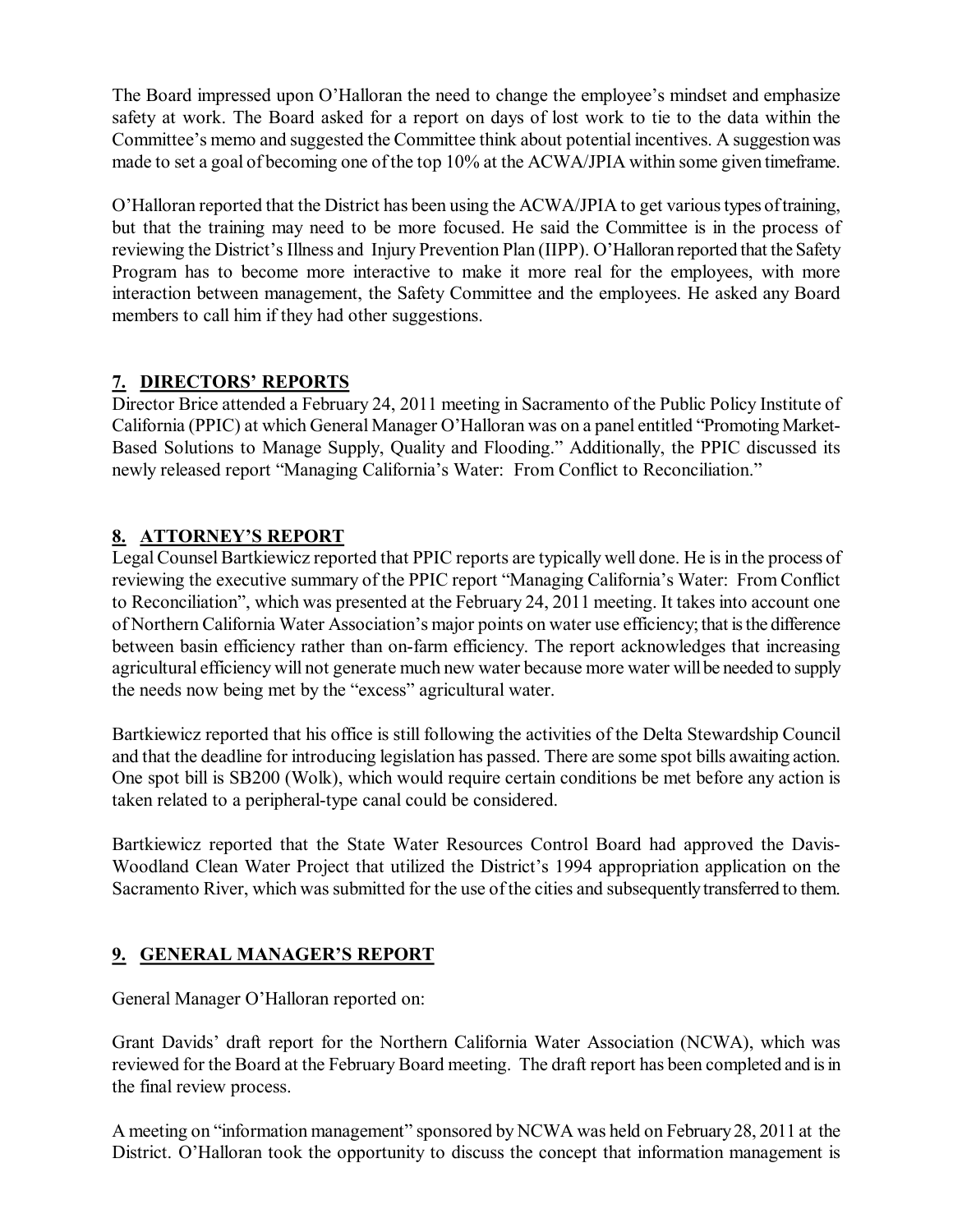more than an operational management tool. It is also a way to demonstrate transparency and develop credibility.

Small flood control releases began on February 28, 2011 from Clear Lake after careful review of the current conditions and weather forecasts. O'Halloran discussed the District's release strategy with Scott De Leon, Lake County, prior to initiating the release. A nuance raised by De Leon wasthe fact that there was about 2 foot of snow in the upper watershed (which is very unusual). This was also reflected in the National Weather Service forecasts for Clear Lake precipitation and lake levels forecasts.

The Water Resources Association of Yolo County has been awarded a Prop 84 Planning grant for the Westside Integrated Regional Water Management Plan. O'Halloran and Water Resources Associate Stevenson will participate tomorrow in the interviewing of potential consults to develop the plan documents for the five involved counties.

#### **10. GENERAL DISCUSSION**

None

### **11. BOARD CONSIDERATION: Payment of Bills**

**M/S/C** approval for the following claim(s) for payment:

Yolo County Flood Control Checks:  $\#$  45240, 45279-45286

#### **12. CLOSED SESSION:**

The meeting was adjourned to Closed Session under:

- a) Government Code sections 54954.5(b) and 54956.8. Conference with real property negotiator involving APN 025 – 010 – 018, and CCF V, Inc. Instructions to negotiator may include price, terms of payment, or both. Persons attending other than the Board were Attorney Bartkiewicz, General Manager O'Halloran and Assistant General Manager Barton.
- b) Government Code sections 54954.5(b) and 54956.8. Conference with real property negotiator involving APN 050-010-010. Instructions to negotiator may include price, terms of payment, or both. Director Rominger recused himself due to a potential conflict of interest and left the meeting during this item. Persons attending were Directors Brice, Mayer, Tadlock and Vink, Attorney Bartkiewicz, General Manager O'Halloran and Assistant General Manager Barton.

#### **13. CLOSED SESSION REPORT**

Chair Rominger returned to the meeting and reconvened the regular meeting. Legal Counsel Bartkiewicz reported there was no action to report from Closed Session.

#### **14. ADJOURN**

There being no further business to come before the Board, the meeting was adjourned.